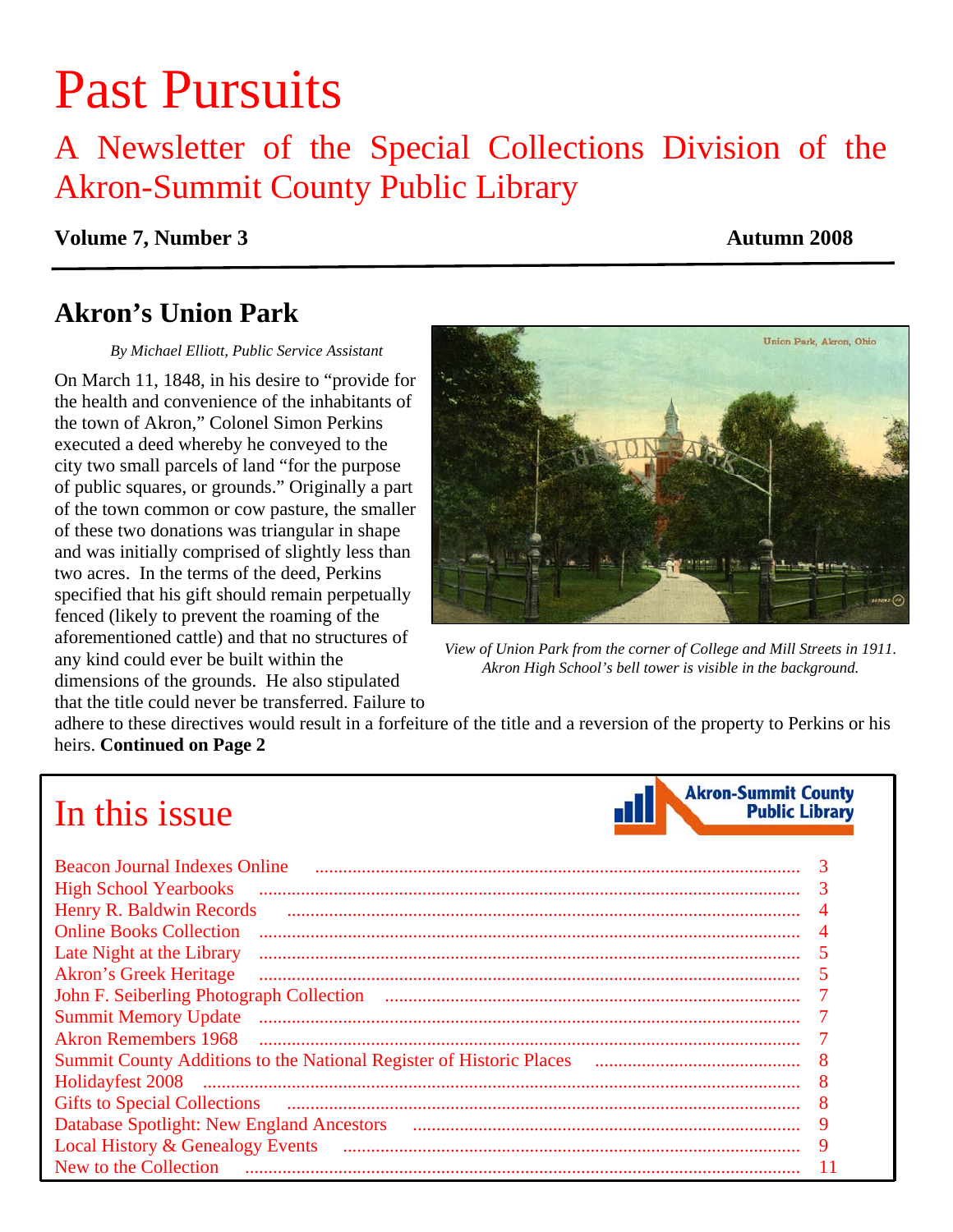## <span id="page-1-0"></span>**Akron's Union Park (continued)**

The city gratefully accepted the bequest and promptly enclosed the area with temporary wooden fencing. Due to the distinctive footprint of the grounds the area was initially christened "Flatiron" park until early February of 1869, when City Council officially changed the name to Union Park in a possible tribute to the newly restored Union of the post Civil War era.

In subsequent years the park underwent many developments and improvements with a major highlight being the construction of Akron High School (later Central) along the park's southeastern edge in 1886. Indeed, the decision to construct the new school at that chosen location may well have been influenced by the proximity of the park. By this time the park had been graded and sodded with ornamental and shade trees scattered throughout its boundaries. Benches had been added and a bandstand put up for use during the extremely popular summer evening concerts provided by the City. It was also around this time that the grounds were enclosed with the existing cast iron fence bordering the park dimensions. This permanently put to rest the ongoing concern of the City authorities who had been bedeviled for years over the possibility of the property reverting to the Perkins family due to the terms of the deed not being followed.



*Akron, City of Opportunity, 1889 - 1914* 

In June of 1894, the park witnessed a further addition when an ornate fountain was installed near the northern border of the park. Included in the design was a shallow wading pool where young mothers could bring their small children for a

respite from the heat on summer days. Walkways of cut stone were laid through the park with the main entrance at the corner of Mill and College Streets providing a lovely vista of the bell tower of the high school. The whole was beautifully landscaped and contained extensive and well tended flower beds creating an oasis in an otherwise drab and crowded residential area.

The decade between 1910 and 1920 was perhaps the highlight of popularity for the park. Akron was booming and the sheer number of inhabitants ensured that Union Park would be a popular local destination. Following the First World War, there was discussion of constructing a memorial hall to honor the Summit County veterans of all wars until it was rediscovered that the terms of the deed forbade any permanent building.

Over the ensuing years, the overall condition of the Union Park grounds declined. The first casualty was the much loved fountain which disappeared without fanfare. The shade trees died one by one and were not replaced. By 1958, the *Beacon Journal* reported that the park had become a "focal point for deviates, drunkards and other undesirables." Clearly, something needed to be done regarding the future of the park. City officials stepped in and altered the grounds by removing the few remaining trees and stone walkways. A cinder track was constructed around the perimeter of the park allowing Central High students an outdoor area used for gym class, sports and space for the marching band to practice. Although technically still open to the public, the grounds were mostly used by Central High students for various school related activities.

So, the next time you pass by the now closed Central-Hower High School take a quick notice of the open, grassy area out front. It's hard to imagine, but for several decades, the area was a hub of neighborhood activity. Today, Union Park is little more than a memory with the site going unused and untended. The only constant is the durable cast iron fencing kept in place by the City honoring the terms as set forth by Simon Perkins in his bequest more than 160 years ago.

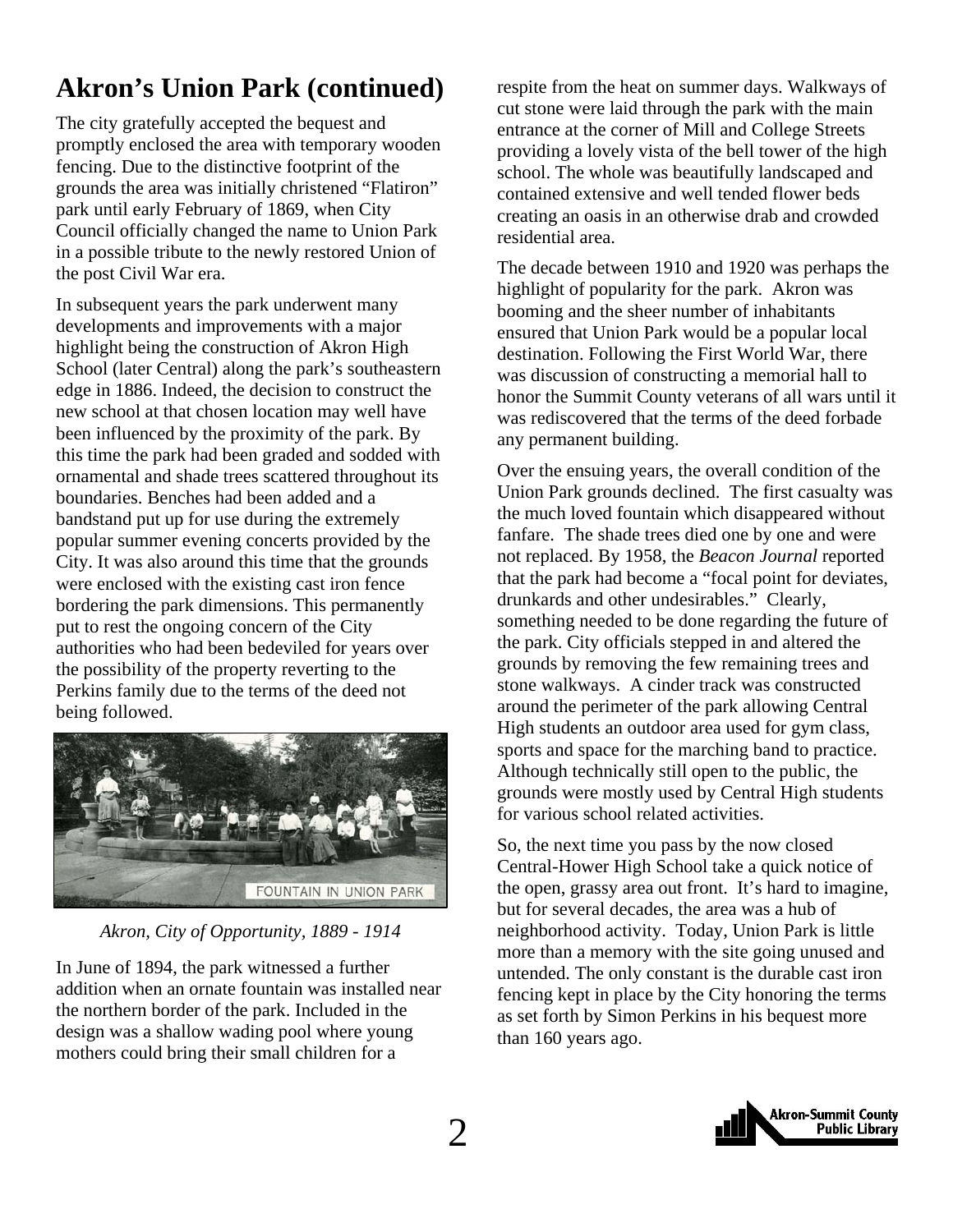## <span id="page-2-0"></span>**Beacon Journal Indexes Online**

 *By Cheri Goldner, Librarian* 

We have recently expanded our online obituary [index](http://www.akronlibrary.org/internetresources/sc/Obits/obits.html) to the *Akron Beacon Journal* to cover the years 1940-2007. Just visit the [Special Collections](http://www.akronlibrary.org/main-sc.html)  [Web page](http://www.akronlibrary.org/main-sc.html) and click on the "Obituary Index" link along the right side of your screen.

These obituary indexes are in Adobe's Portable Document Format (PDF). While some of the indexes were typed by Special Collections staff members and are fully searchable, others are scanned versions of our print obituary indexes. The digital images of the scanned volumes were subjected to an optical character recognition (OCR) process to make each searchable, but because the originals are in some cases old and the text faded, the OCR process might not be as effective. For this reason, you may not be able to find a name using the search box provided on the main obituary Web page or the "find" option within an individual document. You may have to browse the volume(s) to find the entry in which you are interested, just as you would if you were using our obituary books here at the library.

The subject indexes to the *Akron Beacon Journal* for the years 1841-1939 will also soon be available on our Web site. These indexes will be in PDF as well but, due to the condition of the originals, they have not been subjected to OCR. Bookmarks have been provided to assist researchers in finding entries of genealogical interest, such as births, deaths and marriages. Under each of these headings, you will find an alphabetical list of personal names. Please note that the list under the "deaths" heading does not include suicides, murders, accidents or other deaths by violence. Articles regarding such deaths are indexed under the person's name. Likewise, divorces are usually found under the names of the parties involved.

Other entries may be found by browsing through the volumes, which are in alphabetical order by subject. Instructions for using the indexes appear at the beginning of each volume, and most volumes (those after 1871) also include a key to abbreviations. For

easier reading of these indexes, be sure to use the magnification options and scroll bars in Adobe Reader.

At this time, there is still no general index to the *Beacon* for the years 1940-1983. The only indexes for this time period are our obituary indexes, a biographical card file that covers roughly 1940-2000 (that includes citations for the *Akron Times Press* and *Cleveland Plain Dealer* as well), and a card file index for *Parade Magazine,* 1979-1999 and Lifestyle and *Beacon Magazine*, 1979-1988.

We hope that making these indexes available online will make *Akron Beacon Journal* research much easier. Researchers who cannot visit the Library in order to access the *Akron Beacon Journal* on microfilm may request copies of newspaper articles using our [correspondence service.](http://www.akronlibrary.org/internetresources/sc/correspondence.html) Please limit each request to five items and submit only two requests per month. For those needing a large number of copies or more extensive newspaper research, Special Collections maintains a list of researchers for hire that we can mail or email upon request.

## **High School Yearbooks**

One of our most popular collections is our Summit County High School Yearbooks. Whether it is to plan a reunion or jog a memory, many people ask to see a variety of yearbooks. While our collection includes approximately 40 titles and more than 200 volumes, it is still far from complete.

Many of these books are no longer available for purchase, so to fill in the blanks in our holdings, we are seeking donations. Some of the books we need are listed below.

East High School – any years prior to 1961 Kenmore High School – 1977-1994 Mogadore High School – 1981-1988 North High School – 1941-1965

If you own any of these books and are willing to donate them to us, please contact the Special Collections Division of the Akron-Summit County Public Library at 330.643.9030 or [speccollections@akronlibrary.org](mailto:speccollections@akronlibrary.org).

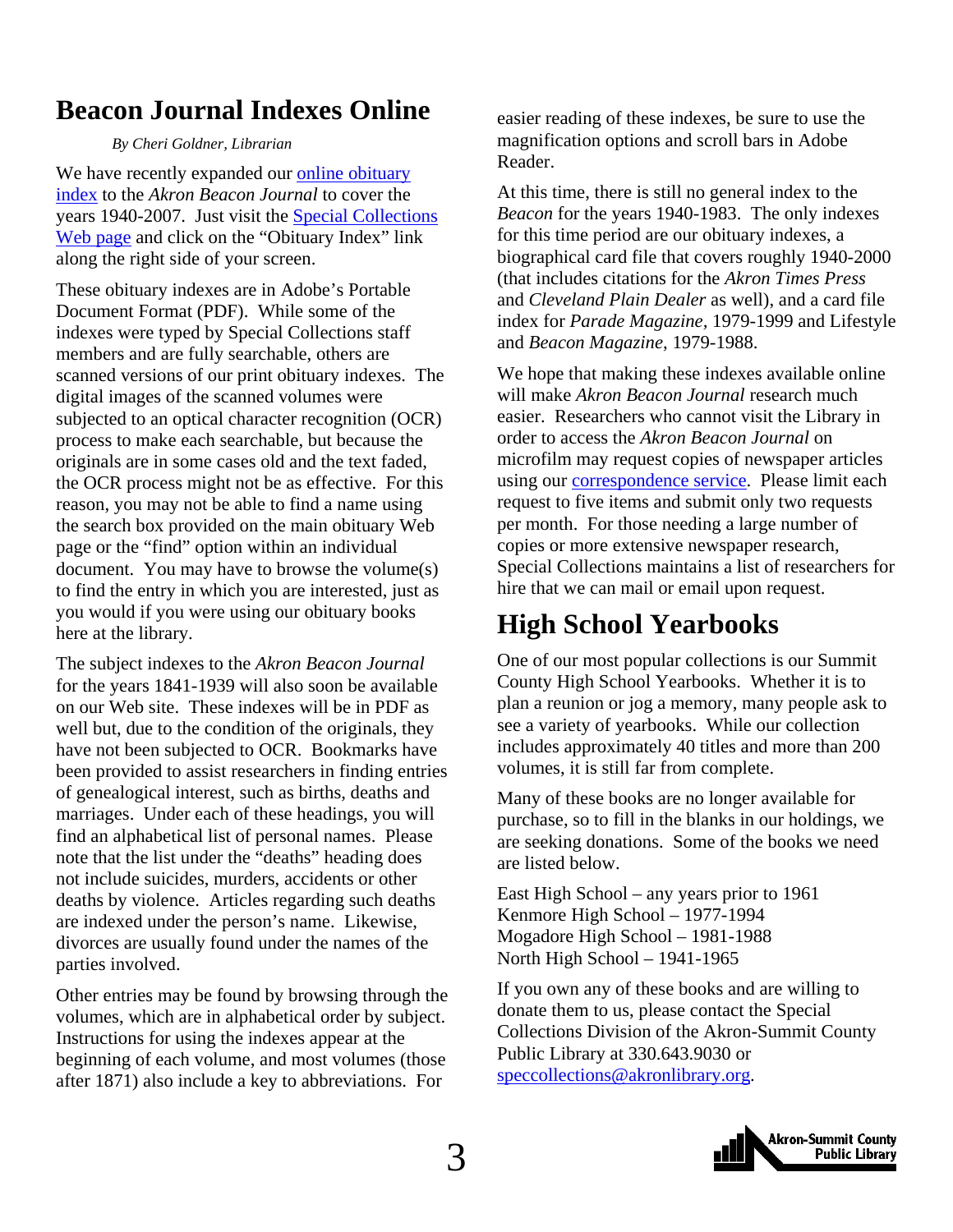## <span id="page-3-0"></span>**Henry R. Baldwin Records**

#### *By Cheri Goldner, Librarian*

Special Collections has added a copy of the Henry R. Baldwin Genealogical Records on microfiche to our collection. Baldwin (1867-1918) was a genealogist and registrar of his local chapter of the Sons of the American Revolution. He was interested in tracing the lineage of possible SAR members and spent his retirement years traveling around northeast Ohio and western Pennsylvania by bicycle or hired horse and buggy to interview residents, do research at court houses and copy cemetery records.

Baldwin recorded 67 volumes of data. The first seven volumes include cemetery inscriptions from Ashtabula, Columbiana, Geauga, Mahoning, Portage, and Trumbull counties in Ohio and from Lawrence County in Pennsylvania. Readings from one Cuyahoga County cemetery (Old Erie Street Cemetery) are also included. The remaining volumes contain miscellaneous genealogical information Baldwin gathered from war, church, court and personal records and covers additional counties.

|                       | Summit County |  | Lyring                 | Lived with an                         |
|-----------------------|---------------|--|------------------------|---------------------------------------|
| Survance rance 8. Rut |               |  | Bow Bird (up year Rest | Journaling                            |
| Bates Henedale,       | 1256/8        |  | 841840                 | corton                                |
| Clement Lamiert       | 1757/18       |  | 83 1840                | Ceventry                              |
| Herrington John.      | 1763'18       |  | 27/1540                | Ceventry                              |
| Praper Jonathan       | $1751$ $18$   |  | 8911840                | Hudson<br>Hudson<br>1) John Walker Jr |
| valker John "         | 1763 R        |  | 77 1840                | Audion                                |
| Ellsworth john        | $1762$ 18     |  | 78 1540                | Hudson                                |
| Jappen Limeon         | $1766$ $18$   |  | 74 1840                | Boston B Beach                        |
| Beach Reuben          | 175810        |  | 82   640               | Talmadge                              |
| Dudley Leave "        | $17 - 18$     |  | 79   1540              | Lalmadge                              |
| Tranger Flomar"       | $1764$ $18$   |  | $76$ 1840              | Jalmadge                              |
| neal William          | 176218        |  | 78/790                 | Jalmedge                              |
| Wooden Charles        | $1755$ 18     |  | 85 1840                | Stow-                                 |
| Steel Lease           | 176418        |  | 76 1840                |                                       |
| Bryan Elijah "        | $1756$ $18$   |  | 84   1840              | Stow C. Byzan                         |

*Sample page from the Henry R. Baldwin Records showing Summit County residents.* 

Mr. Baldwin did the research for these records himself. Errors are possible due to illegible tombstone inscriptions or original records used by Baldwin, as well as to the transcription process when some of the handwritten records were typed by staff at the Public Library of Youngstown and Mahoning County (PLYMC).

PLYMC staff prepared an eight-volume annotated name index to these records, a list of all cemeteries included in volumes 1-7, and a key to abbreviations. Special Collections has copies of each of these resources to aid in the use of the collection. The index is easy to use, and the handwritten portions of the records are quite legible. However, the particular sources of the information Baldwin recorded are not always clearly noted. Still, the collection can be useful in placing an ancestor in a certain area and helping researchers determine where to look for more records. Additional copies of the Baldwin records are held at PLYMC and at the Western Reserve Historical Society.

## **Online Books Collection**

If you haven't visited our Online Books Collection, [www.akronlibrary.org/internetresources/sc/OnlineBo](http://www.akronlibrary.org/internetresources/sc/OnlineBooks/onlinebks.html) [oks/onlinebks.html](http://www.akronlibrary.org/internetresources/sc/OnlineBooks/onlinebks.html), you are missing some of our hidden treasures. There are many books in our collection that are not restricted by copyright laws, thereby permitting us to scan them for access from our website. Because they are scanned with OCR (optical character recognition) software, they are searchable by any word that appears in the text. While this technology isn't perfect it can be helpful.

We are especially pleased that Dr. Shirla McClain's [The Contributions of Blacks in Akron 1825-1975 is](http://www.akronlibrary.org/internetresources/sc/OnlineBooks/Contribution_%20Blacks_Akron.pdf)  [among the books available. Dr. McClain's Doctoral](http://www.akronlibrary.org/internetresources/sc/OnlineBooks/Contribution_%20Blacks_Akron.pdf)  [dissertation is the most comprehensive history of](http://www.akronlibrary.org/internetresources/sc/OnlineBooks/Contribution_%20Blacks_Akron.pdf)  [African Americans in Akron. Other titles include](http://www.akronlibrary.org/internetresources/sc/OnlineBooks/Contribution_%20Blacks_Akron.pdf)  [The Jewish Criterion, 1919](http://www.akronlibrary.org/internetresources/sc/OnlineBooks/Jewish_Criterion.pdf), and West Hill Sketchbook. Be sure to check back often, as we will continue to add titles. These books are PDF files and viewing them requires the free [Adobe Acrobat](http://www.adobe.com/products/acrobat/readstep2.html)  [Reader.](http://www.adobe.com/products/acrobat/readstep2.html)

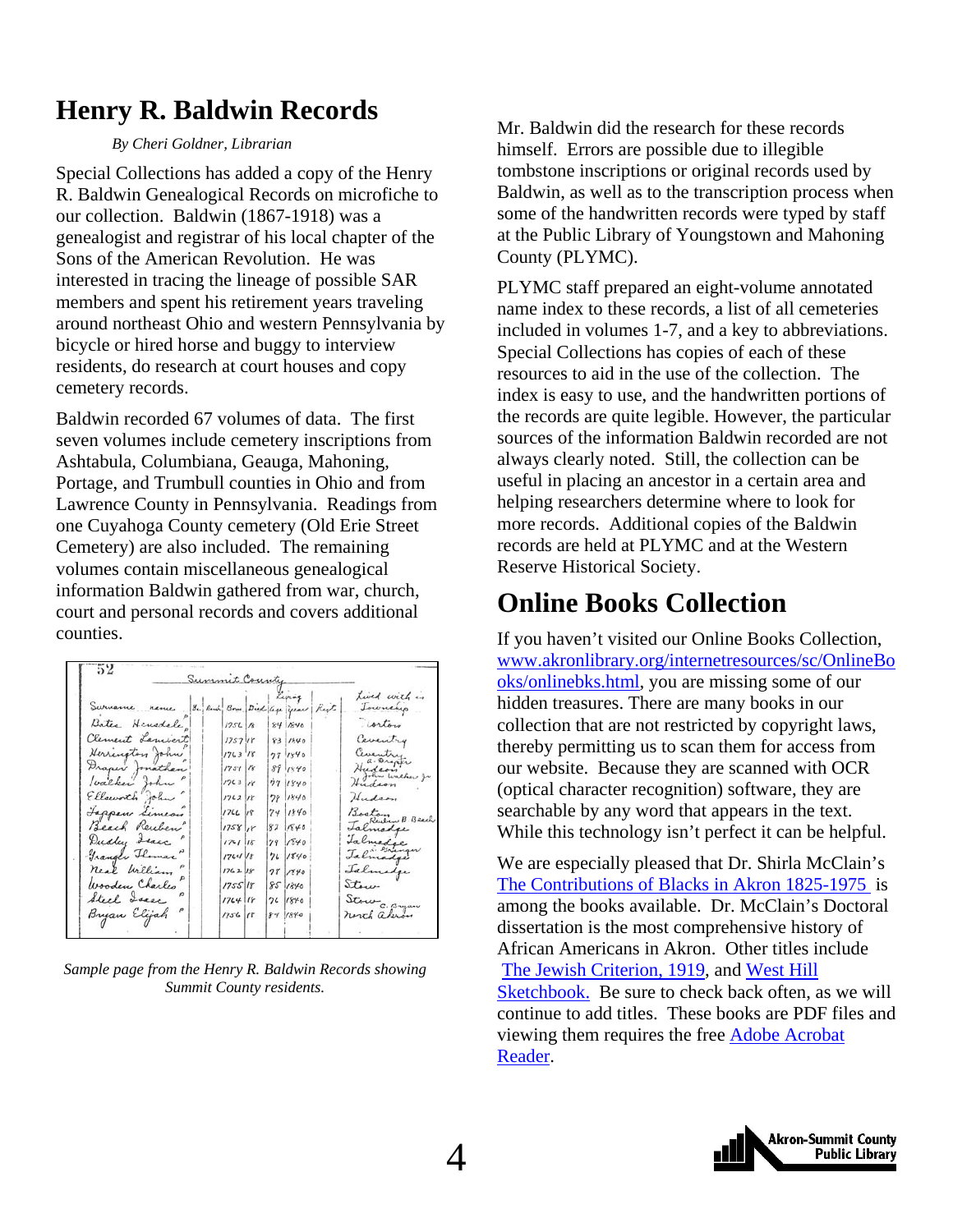## <span id="page-4-0"></span>**Late Night at the Library**

Join the Special Collections Staff and the Summit County Chapter of the Ohio Genealogical Society for an evening of genealogy research. On Friday, September 19, the Library will close at its regular time of 6:00 pm but will re-open for genealogists from 6:30 to 10:30 pm. Mingle with fellow researchers as you uncover the details of your ancestry. Refreshments will be provided and parking is free in the High Street  $& E.$  Market deck if you enter it after 6:00 pm. Printing and copies from microfilm will also be free. For more information, contact Special Collections at 330.643.9030 or speccollections @akronlibrary.org.

## **Akron's Greek Heritage**

#### *By Mary Plazo, Librarian*

When we think of Greeks in Akron, we mostly think of the delicious food they've brought to the city: Nick Anthe's, the Western Fruit Basket, Temo's Candy, and many others. You may even be familiar with some of the talented entertainers with Greek heritage from our area, like pianist Nicolas Constantinidis, or famous actress Melina Kanakaredes from the television show *CSI: NY,*  whose family happens to own Temo's Candy Company in Akron. Even if these few examples come to mind, it shows how much Greek Americans have influenced our local culture.

The United States census shows Greeks coming in larger numbers to Ohio around 1880. The largest growth in the Greek population in Akron came after World War I, between 1910 and 1920. Federal population schedules, show a growth from around 56 in 1910 to 1,626 by 1920. From 1920, the heaviest populations of native Greeks lived in Cuyahoga, Mahoning, Stark, and Summit Counties.

As was the case for many who immigrated to Summit County, the rubber factories were one reason for Greeks emigrating to Akron. Other industries also attracted immigrant workers - the census shows a large population working in the match factories in Barberton, Ohio. Many of

the other occupations listed for these early Greek immigrants were laborer, salesman in confectionaries, shoe shiners, tailors, peanut vendors, and fruit salesman.

One of the first Greeks to settle in Akron was Nick Laskaris. Mr. Laskaris was an active business man in the community who moved to Akron from New York in 1880 and served in the Spanish American War. He owned a wholesale confectionary establishment on Howard St. in Akron. He was also the first Fruit Commissioner in Summit County.



*Nick Laskaris was born in Athens, Greece in 1853. He was a successful Akron businessman and the first Summit County Fruit Commissioner. He died in 1912.* 

The first real mention of the local Greek population was in the *Akron Beacon Journal* in October of 1912, during the First Balkan War. "Twenty-five Greeks left Akron to respond to their country's call to arms as many Albanians will also depart to join the Sultan's legions." The Greek armies of Thessaly under the Crown Prince Constantine successfully helped the Balkan League defeat the Ottoman opposition and liberate many of the islands that were

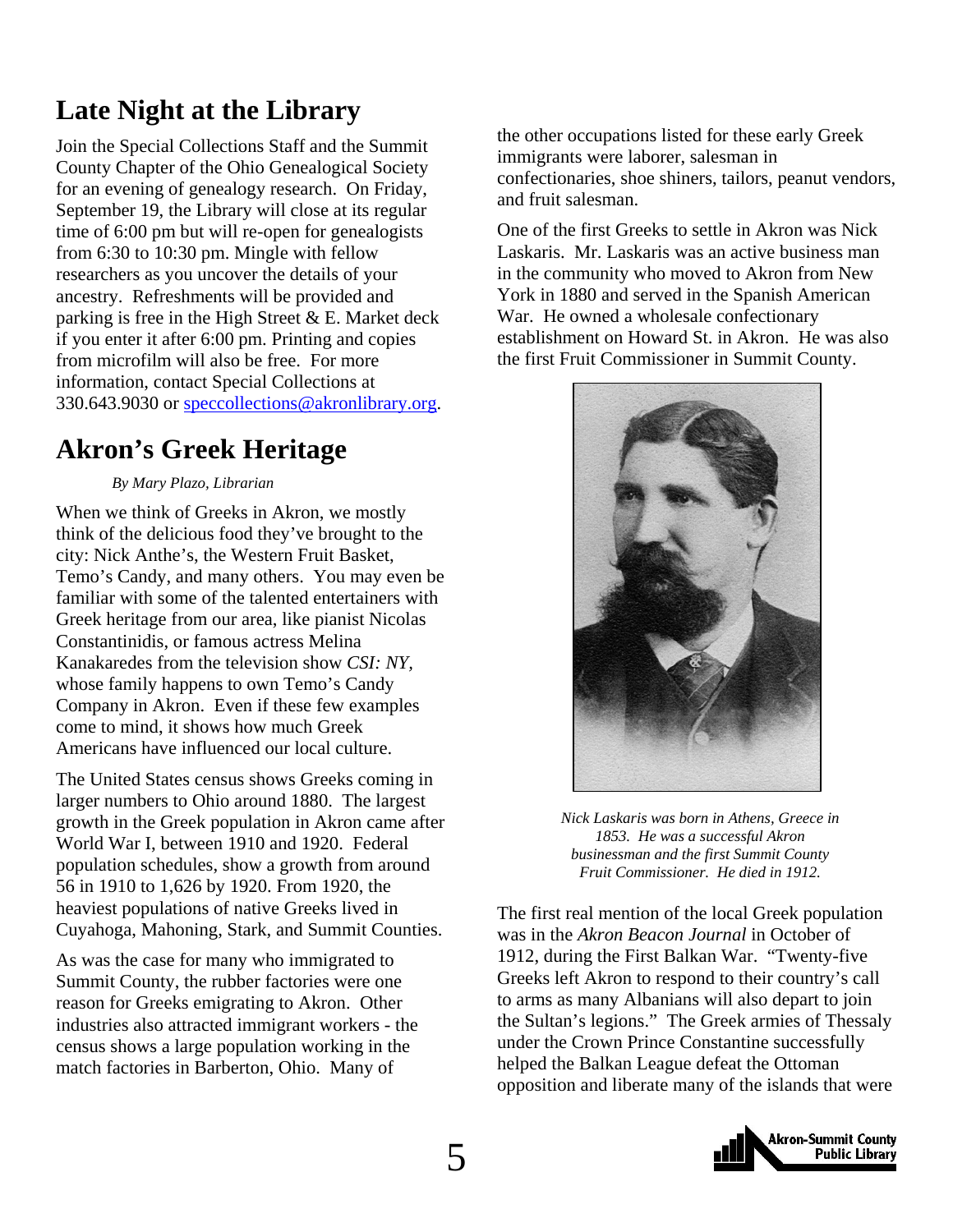still under the rule of the Ottoman Empire at that time.

During World War I, there was some dissent within the different Greek factions that existed in Akron. In an article from the *Beacon Journal* in August of 1917, one Greek American citizen was quoted as saying, "Hundreds of Greeks in Akron feel unable to sympathize with those powers who deprived the unhappy nation of its beloved ruler, King Constantine, and forced the people into the war against their will… [but] as far as America is concerned, we are loyal and anxious to avoid anything to embarrass this country in the present crisis."

The Greeks in Akron also formed several organizations to celebrate their own progress and interests in the community. In 1927 the Greek-American Progressive Association was founded. In an article in the *Akron Beacon Journal* featuring founding members, the Association's purpose was "to increase friendship among Greek-Americans and to bring an understanding and sympathy of American ideals to her foreign born citizens and residents."

By the late 1930s, there were several Greek organizations in the Akron community, including the Ahepa Lodge, the Greek American Progressive Association, the Hellenic Business Men's Association, and the Arcadian Brotherhood. At this time, there were around 3,000 Greeks in Akron, most of whom were not working in the rubber factories but owned independent businesses and worked as merchants, confectioners, restaurant owners, mechanics, electricians, doctors, dentists and lawyers.

After World War II and as time went on in Akron, many small businesses were closed. Many unique ethnic specialty merchants could not stand up to larger franchises that were moving in during the 1950s, 60s and 70s. A few businesses remained strong and became more sophisticated, such as Nick Anthe's, which is still known for its fine dining, but unfortunately, many of the smaller establishments

owned by Greek Americans have closed and become lost with time.

Native language was also a strong tie that bound members of the community together and led to the establishment of churches that would represent their religion from the native country. Looking at the history of the first churches created in Akron, there were eight Eastern Orthodox churches, one of which was Greek. Five of the original eight churches were established between 1909 and 1919. Two denominations of Greek churches were established in our area by the Greeks – Greek Catholic and Greek Orthodox. Orthodoxy in Akron largely corresponds with the boom of the rubber industry and World War I.

Several Eastern Orthodox churches still exist in Akron, one of the most prominent being the Greek Orthodox Church of the Annunciation on S. Union St., which was dedicated on Nov. 16, 1930. This is where many Greek American events are still held today, such as the annual Greek festival in Akron. Special Collections holds a very informative history of the *Greek Orthodox Church of the Annunciation, Golden Anniversary 1917-1967*. This book has a wonderful introduction that talks in depth about the first Greeks who came to this country and about the lives of those who first began to settle in Akron, Ohio. We also have a cookbook of recipes collected by the Annunciation Greek Orthodox Church called *Treasures From Our Hope Chest* with many wonderful Greek recipes. Don't forget about the annual Greek Festival in Akron coming up on September 18th, 19th, and 20th at the Annunciation Greek Orthodox Church in Akron.

Fortunately today we still have a few reminders in our city of the wonderful culture that those early immigrants from Greece brought and shared with us. We should remember to enjoy those special places that are still with us and that can provide us with a connection to the heritage brought by so many when they came to the land of opportunity.

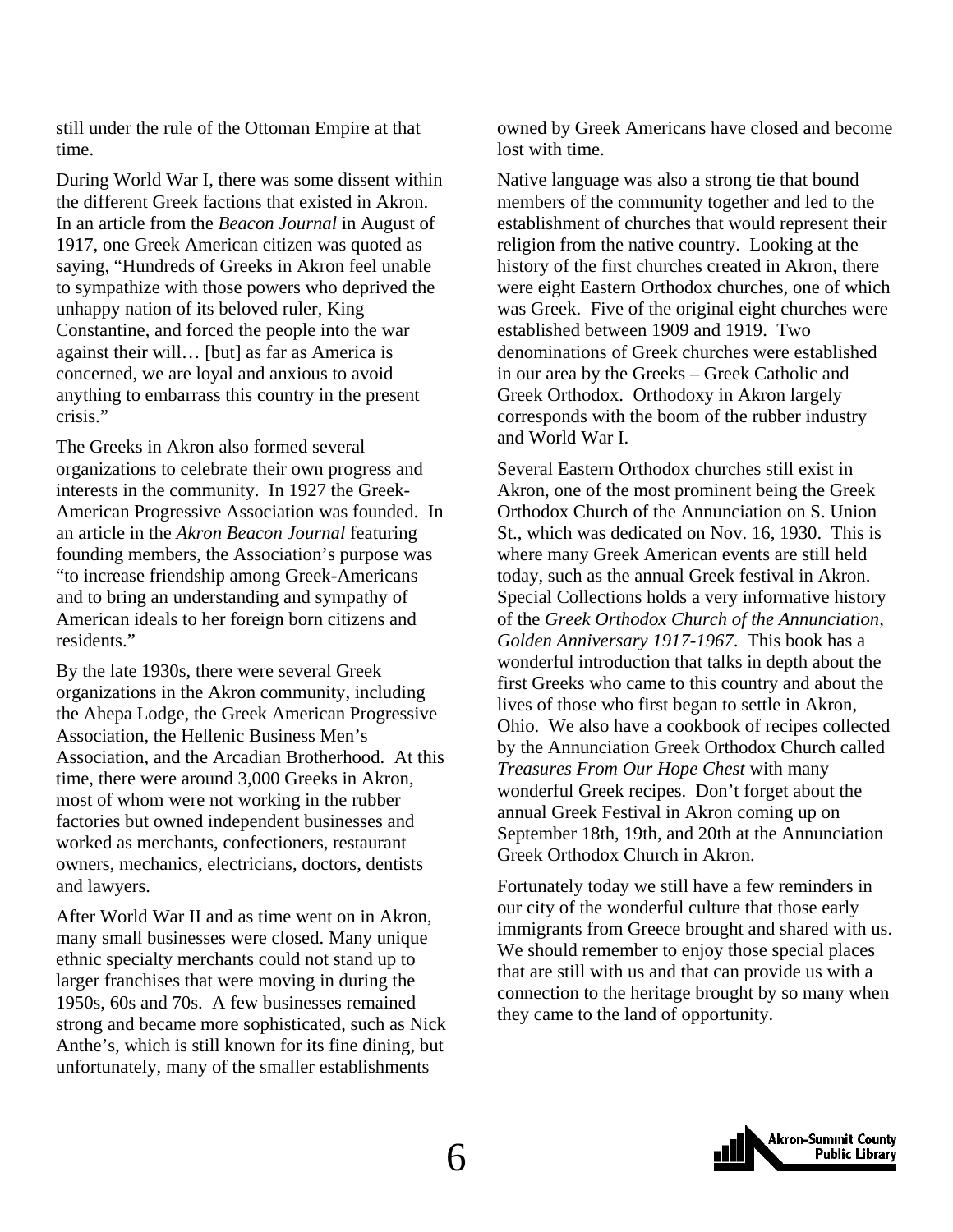## <span id="page-6-0"></span>**John F. Seiberling Photograph Collection**

In addition to his many accomplishments as United States congressman, conservationist, and law school professor, John Seiberling was an avid photographer. Rarely without a camera, Mr. Seiberling took thousands of photographs during his personal and official travels. It has been said that many of his beautiful nature and landscape photos were influential in swaying other legislators to vote for conservation issues that he supported.

Special Collections is honored to have been chosen by Mr. Seiberling and his family as the repository for these remarkable photographs. The collection includes photographs of many natural areas in the United States, including the Cuyahoga Valley prior to its designation as a National Recreation Area. Hundreds of photos he took for the Alaska Lands Act of 1980, which he helped craft, are also included in the collection.

Mr. Seiberling's official papers are held by Archival Services at the University of Akron. An inventory of the collection may be viewed on their website: [http://www3.uakron.edu/ul/archives/findingaids/joh](http://www3.uakron.edu/ul/archives/findingaids/johnseiberling.htm) [nseiberling.htm.](http://www3.uakron.edu/ul/archives/findingaids/johnseiberling.htm)

Although Mr. Seiberling passed away on August 2, the community is fortunate that his legacy will be preserved in his hometown of Akron.

## **Summit Memory Update**

The [Summit Memory Project](http://www.summitmemory.org/) welcomes the [Barberton Public Library](http://www.barberton.lib.oh.us/) (BPL) as its newest partner. BPL contributed the [O.C. Barber Mansion](http://www.summitmemory.org/cdm4/browse.php)  [Collection.](http://www.summitmemory.org/cdm4/browse.php) The construction of Ohio Columbus Barber's large estate, which began in 1909, made local and national headlines and was described in the *New York Times* as the "finest mansion between New York and Chicago." The Barber Mansion, as it is commonly known, stood in Barberton from 1909 until its demolition in 1965. Visit the [Summit](http://www.summitmemory.org/cdm4/browse.php)  [Memory Project to see](http://www.summitmemory.org/cdm4/browse.php) this collection of more than 40 images.

## **Akron Remembers 1968**

#### *By Cheri Goldner, Librarian*

It is the  $40<sup>th</sup>$  anniversary of this pivotal year in history, which included important local, national and international events. There was chaos at the Democratic National Convention in Chicago. George Wallace, Hubert Humphrey and Richard Nixon all visited Akron during the presidential campaign. There were civil rights demonstrations, and urban unrest hit the nation's cities, including Akron's Wooster Avenue neighborhood. Both Martin Luther King, Jr., and Robert Kennedy were assassinated. Student demonstrations and anti-Vietnam War protests erupted across the nation and in many parts of the world, with local activists in Akron and surrounding communities. The environmental movement and women's movement gathered momentum as well. Meanwhile, the Counterculture was in full swing, with psychedelic music, bell-bottoms, sandals and tie-dye in fashion. The Blossom Music Center opened that year, hosting three concerts by the Cleveland Orchestra as well as shows by Arlo Guthrie, Judy Collins, the Association, Herb Alpert and the Tijuana Brass, and Ravi Shankar.

To commemorate this significant year in history, the Akron-Summit County Public Library and Dr. Gregory Wilson of The University of Akron's Department of History, with the cooperation of the City of Akron and Lock 3 Live!, have undertaken an oral history project called *The Times They Were A-Changin': Akron Remembers 1968*. Staff from the Library and the Department of History collected memories from key individuals and the general public over the summer. Work on the project continues into the fall, with UA history students conducting additional interviews and assisting with an exhibit to be opened at the Lock 3 Akron History Museum in November, just in time for the winter activities downtown.

Be sure to stop in at the museum during HolidayFest and view the exhibit. If you have stories that you'd like to contribute, contact Special Collections.

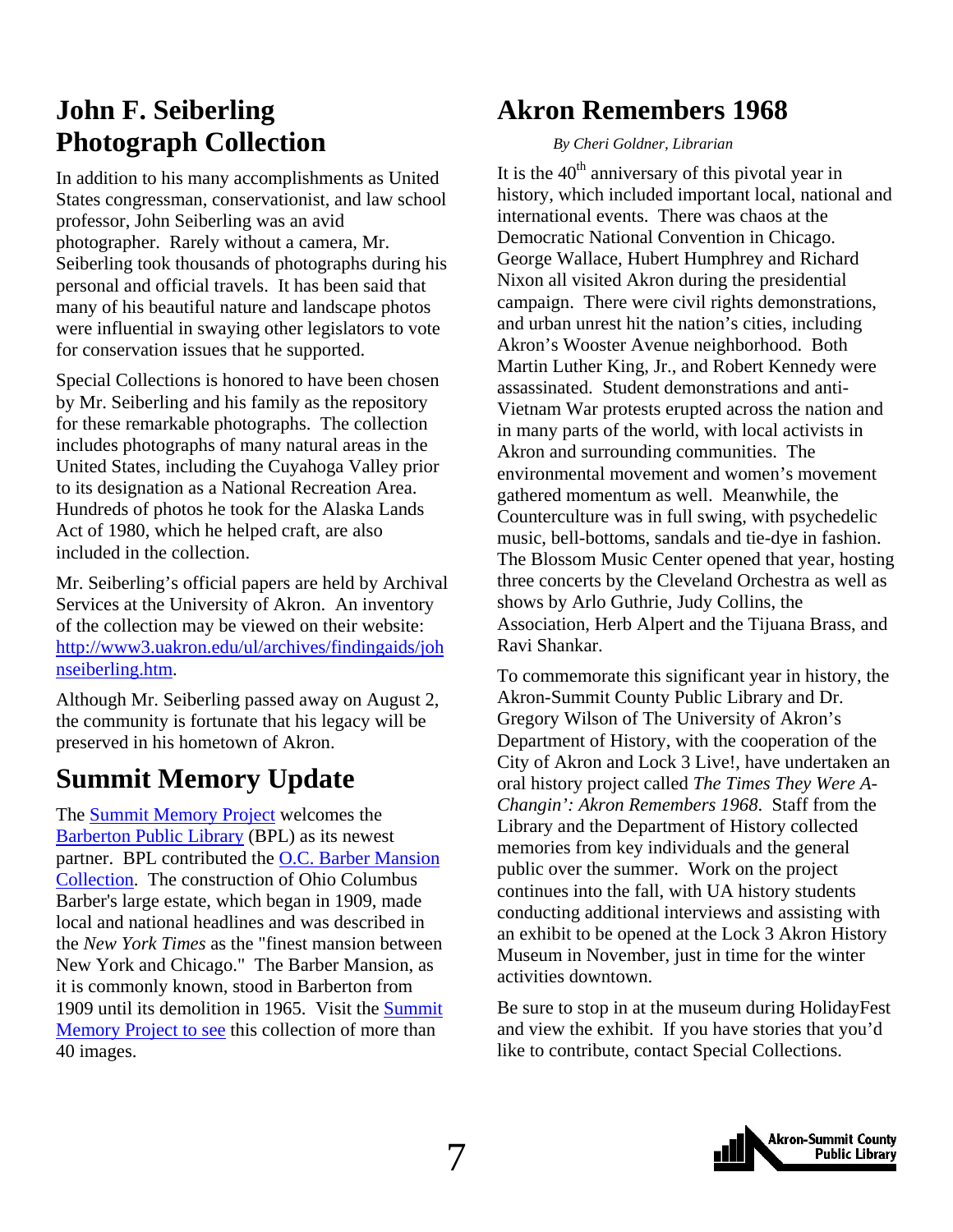## <span id="page-7-0"></span>**Summit County Additions to the National Register of Historic Places**

#### *By Jane Gramlich, Librarian*

Over the past year, four Summit County properties have been added to the National Register of Historic Places, the most for any single year since 2002, when nine properties were added. Three of these additions are within Akron's city limits, so if you're participating in Akron History Trails this year by visiting the city's neighborhoods, be sure to take a look at them!

First National Bank Tower, 106 S. Main St., downtown: The tallest building in Akron dominates its skyline, visible from many of the city's outlying neighborhoods. Constructed in 1931 in the Art Deco style, it has been known by several names, including the First Central Trust Building, First National Tower, and now FirstMerit Tower. For some wonderful postcard views of this building, check out Summit Memory at [www.summitmemory.org](http://www.summitmemory.org/) and do an advanced search for the exact phrase "First National Tower."

Rhodes and Watters Apartment Buildings, 608-614 W. Market St. and 16 Rhodes Ave. near Highland Square: These buildings are examples of apartment housing commonly built during Akron's industrial boom years of the 1910s and 20s, using popular architectural styles of the time such as Craftsman, Tudor Revival, and the Commercial style.

Cole Avenue Housing Project Historic District, 744 Colette Dr., between Cole Ave. and E. Archwood Ave. northeast of Firestone Park: This development, constructed in 1941, resulted from efforts to secure public housing for defense workers during World War II and subsequently served as housing for veterans. It won approval for the Register in part because it has not undergone major renovations, as many similar federal housing projects of that time have.

Levi J. Hartong House and Farm, 6521 Mt. Pleasant Rd., Green: Now called Southgate Farm, this 1839- 1850 farmstead has been well preserved and

includes 197 acres with a farmhouse in the Italianate and Eastlake styles, an 1883 barn, and a family cemetery. It is the first property in Green to be included in the National Register.

If you're interested in finding out more about historic Ohio properties recently added to the National Register, check out the Ohio Historical Society's newsletter, *Echoes*, which runs regular updates. To see a list of current Ohio properties on the Register, visit the OHS National Register <http://ohsweb.ohiohistory.org/ohpo/nr/index.aspx>.. You can also view information on National Register properties nationwide at<http://www.nr.nps.gov/> or [http://www.nationalregisterofhistoricplaces.com/.](http://www.nationalregisterofhistoricplaces.com/)

## **Holidayfest 2008**

Join the fun and celebration at the fifth annual Holidayfest at Lock 3 Park in Downtown Akron. Shopping, ice-skating, food, and entertainment await you at this holiday event. Meet the artisans from Akron's sister city, Chemnitz, Germany, as they showcase their wares at the Chriskindl Market.

Grab some skates and head to the ice-skating rink, a favorite site of skaters and spectators alike. Feast on authentic German fare at the Hutzenstub. Performances and other events are scheduled for your enjoyment. Holidayfest begins with the Holiday Lighting Spectacular on Friday, November  $28<sup>th</sup>$  at 7 pm and runs through First Night on New Year's Eve. For more information, please visit <http://www.holidayfest.org/>or call 330.375.2871.

## **We would like to thank the following for their generous donations:**

Akron Crime Clinic for the *Akron Crime Clinic Collection.*

Greater Akron Touchdown Club for the *Greater Akron Touchdown Club Collection.*

Joan Schomer for *The William Lance/Lantz Family History* by Joan Schomer.

Bryan Stoneburner for programs from the PGA and World Series of Golf Tournaments.

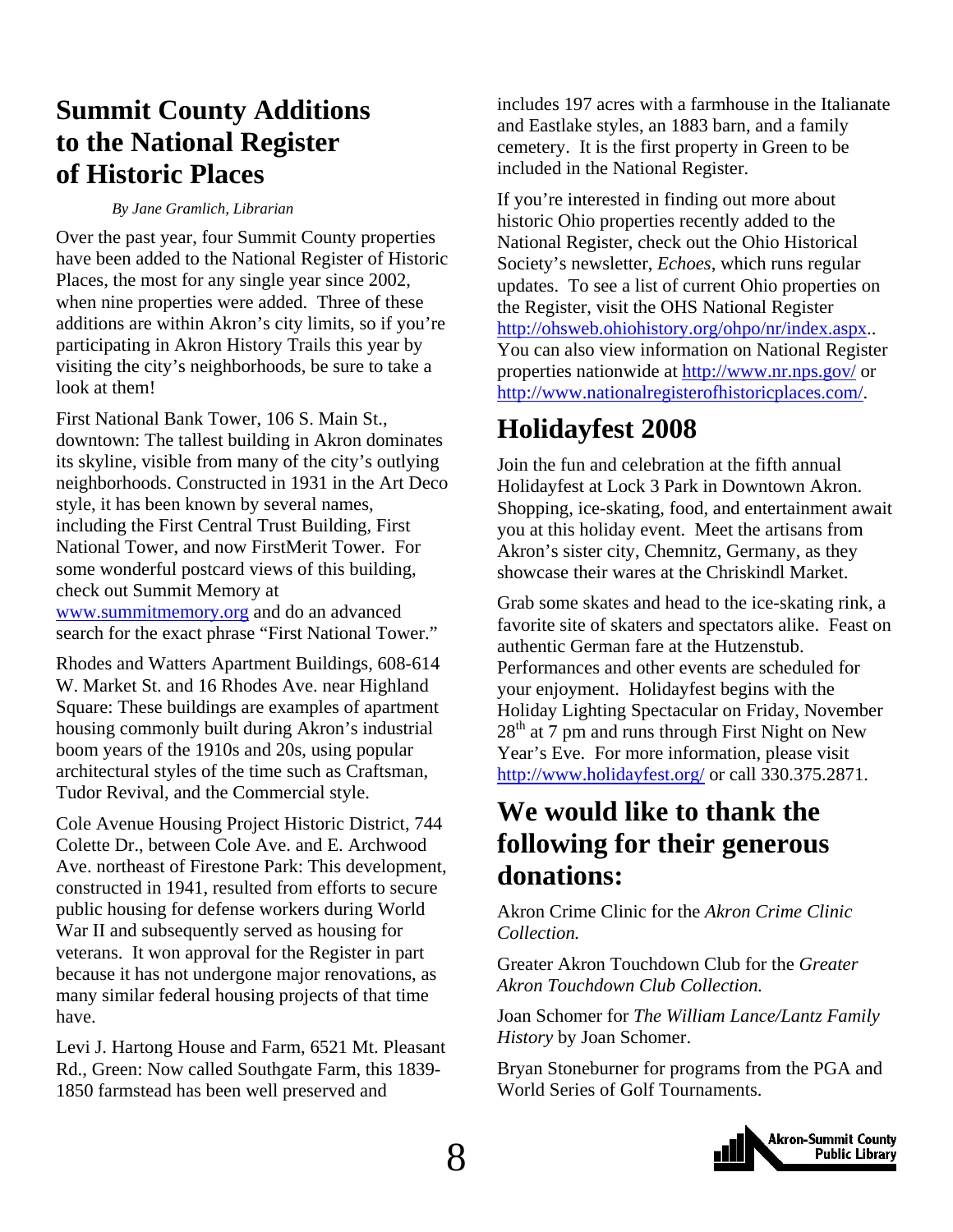<span id="page-8-0"></span>Brenda Walko for photographs of the Pangburn and Zimmerman families of Akron.

Warren Skidmore for *A Continuing Look at Life Through the Eyes of Emerson Batdorf* by Emerson Batdorf.

#### **Summit County Chapter of the Ohio Genealogical Society for gifts in memory of deceased members:**

*Index of Early Marriages in Medina County, OH, vol. A-D, 1818-1878*, on CD-ROM, Donated IMO Betty Jo Leonard, 13 Oct 1942--27 Jul 2007

*Index to Church Records at Emmanuel E & R Church Established 1838, indexed 1847-1920,*  Donated IMO Colette Marie Casslo 15 Oct 1912--6 Feb 2008

*Indexes to the Medina County Story* (1982-1986, 1987-1991, 1992-1996), Donated IMO Rhoda M. Richardson Phillips 9 Oct 1927--13 Dec 2007

## **Database Spotlight: New England Ancestors**

[New England Ancestors](http://www.newenglandancestors.org/) is your connection to resources of the New England Historic Genealogical Society (NEHGS), the oldest nonprofit genealogical organization in the United States. From early town records to published family histories, the genealogist can search an assortment of databases listed alphabetically, by location, or by record type. In addition to the New England states of Connecticut, Maine, Massachusetts, New Hampshire, New York, Rhode Island, and Vermont, there are a few resources for Canada, England, and Ireland.

[New England Ancestors i](http://www.newenglandancestors.org/)s not limited to its great database collection. Researchers have access to genealogy articles and event news of the NEHGS; help from an online genealogist; the NEHGS library catalog; online seminars; and information about the society's research services.

Access to [New England Ancestors](http://www.newenglandancestors.org/) is limited to the Main Library. Visit us in downtown Akron to use this wonderful genealogy resource.

## **Local History Events**

#### **Greek Festival**

Annunciation Greek Orthodox Church *Thursday, Friday, & Saturday, September 18-20*  Annunciation Greek Orthodox Church at 129 South Union Street is hosting a Greek Festival. For more information, including a schedule of events, contact the Church at [festival@annunciationakron.org](mailto:festival@annunciationakron.org) or 330.434.0000.

#### **Harvest Festival**

Hale Farm & Village

*Saturday & Sunday, October 11 & 12* 

It's autumn and the trees are ablaze with color in the Cuyahoga Valley! Come, taste the fresh-pressed apple cider, help stir the apple butter (you might get a taste!) and join in the work and celebration of a bountiful harvest. For more information, please call 800.589.9703.

#### **Memory Lane - From There to Here**

Western Reserve Historical Society *Saturday, October 11, 1 pm*

You and your family can take on the role of a migrant, immigrant, or political refugee household. Become history detectives and discover the path of your family's journey to Cleveland. A behind-thescenes program in one of our education spaces normally not open to the public. Free with museum admission.

#### **Remember When©**

Summit County Historical Society *Tuesday, October 14, 1:30 pm*  The Society will present the Remember When©...Interactive programs for adults, Grandma's Attic/Grandpa's Garage in the Gallery of the John Brown House. Light refreshments will be served in the John Brown House following the presentation. Reservations are required as seating is limited and the program cost for guests is \$12. Members are free. Contact Alison at 330.535.1120 to make your reservation.

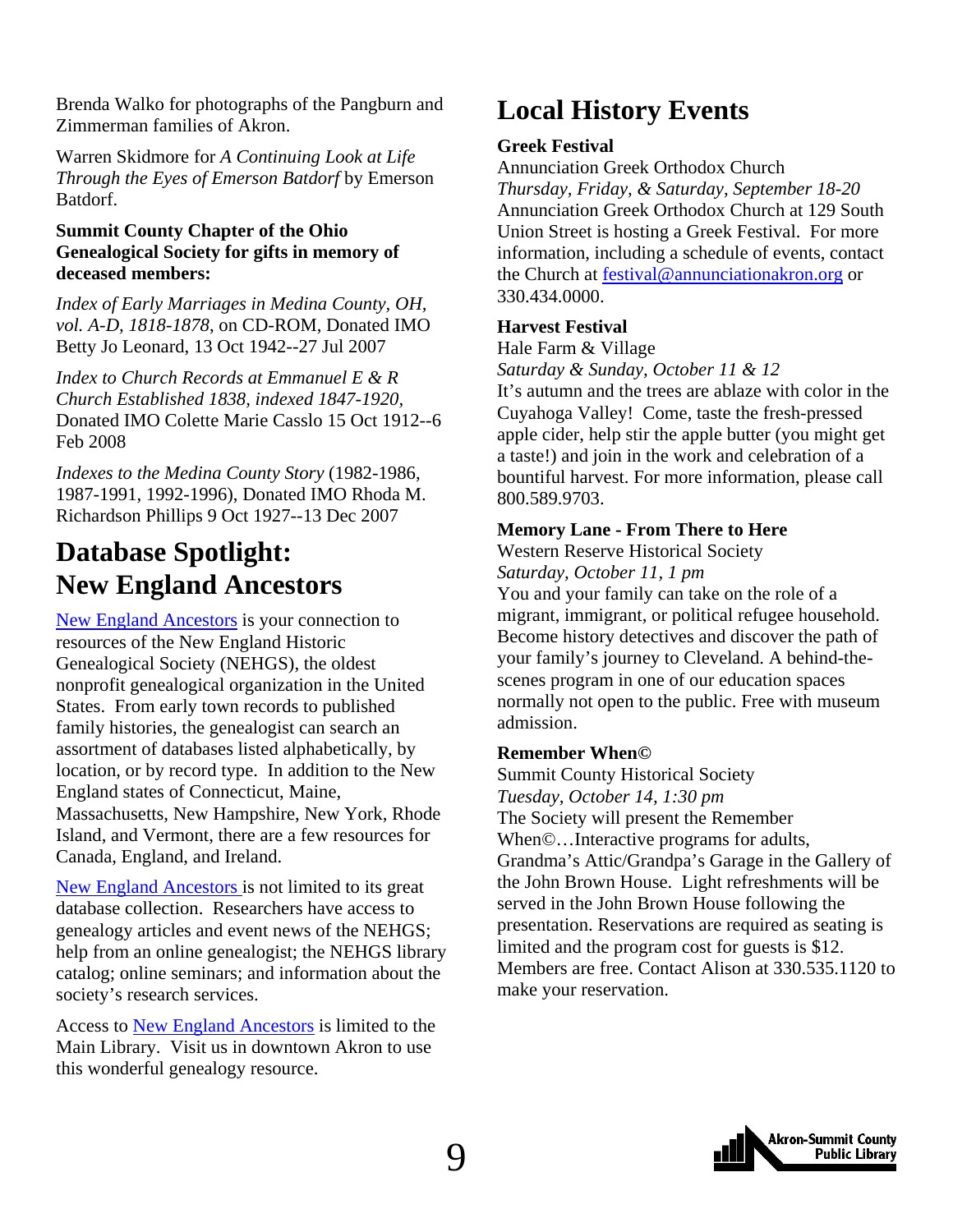#### **Akron Churches: Early Architecture**

Highland Square Branch, Friends of the Library *Wednesday, October 22, 6:30 – 8 pm*  Join us at the Highland Square Branch as Kally Mavromatis presents her book, *Akron Churches: Early Architecture*. The book documents the architecture of the magnificent churches and cathedrals that have long dotted Akron's cityscape. Ms. Mavromatis is an Akron-area freelance writer and reporter. A book signing will follow the presentation. Sign up is requested at 330.376.2927.

#### **Boys of Cleveland: The Creators of Superman**

Western Reserve Historical Society *Sunday, November 9, 2 pm*

Boys of Steel: The Creators of Superman tells the behind-the-scenes true story of the world's first and most famous superhero - created by a pair of teenagers right here in Cleveland 70 years ago! For the behind-the-scenes story of the making of this first-of-its-kind book, join author Marc Tyler Nobleman for a lively hour-long presentation and Q&A. Topics will include the surprising research discoveries he made while in Cleveland, the authentic touches he put into the text and illustration of the book, his unlikely role in this year's "Summer of Superman" event, the debunking of a few curious Superman myths, and his path from book idea to publication. Book sales and signing. The program is free with museum admission.

#### **Holiday Lantern Tours**

#### Hale Farm & Village

*Friday & Saturday, December 5 & 6 and 12 & 13, Friday through Tuesday, December 19-23*  Take a holiday-history tour of Wheatfield Village in 1863 and meet townsfolk who keep the Yuletide spirit in their hearts in spite of absent loved ones far away on the field of battle. There is a special charge for this event, and reservations are necessary. For more information, please call 800.589.9703.

## **Genealogy Events**

#### **Late Night at the Library**

Special Collections & Summit County Chapter of the Ohio Genealogical Society

#### *Friday, September 19, 6:30 – 10:30 pm*

The Library will close at its regular time of 6:00 pm but will re-open for genealogists from 6:30 to 10:30 pm. Mingle with fellow researchers as you uncover the details of your ancestry. Refreshments will be provided and parking is free in the High Street & E. Market deck if you enter it after 6:00 pm. For more information, contact Special Collections at 330.643.9030 or [speccollections@akronlibrary.org](mailto:speccollections@akronlibrary.org).

#### **Graphoanalysis – What Your Handwriting Says about You and Your Ancestors**

Summit County OGS *Saturday, September 20, 1 pm* 

Rebecca Easton-Wehr, a Certified Graphoanalyst, will explain everything you ever wanted to know about handwriting. She works with her local police department, banks, attorneys, and individual businesses. Bring your ancestors' signature to learn more about them. Join us at the Main Library in downtown Akron.

#### **Finding Your Immigrant Ancestors, 1820-1940**  Special Collections

*Tuesday, September 30, 6:30 – 8:30 pm*  Their travels to the United States and along the path to U.S. citizenship are often documented, but finding these records is sometimes a challenge. Join us in Computer Lab 2 of Main Library for information on how to identify immigrant ancestors and locate passenger lists and naturalization records. As we will be using electronic resources, basic computer skills are recommended. For more information or to sign up, contact Special Collections at 330.643.9030 or [speccollections@akronlibrary.org](mailto:speccollections@akronlibrary.org).

#### **2008 Fall Seminar**

Ohio Genealogical Society

*Saturday, October 4, 9 am – 4 pm* 

Join us as the James Kehoe Center at the North Central State College at 175 Mansfield St. in Shelby for an all-day seminar. John Humphrey will present *Researching German Ancestors*, *Researching Pennsylvania Ancestors*, and *Pennsylvania's Early Church Registers*. Lunch is on your own. Mr. Humphrey's books will be available for purchase. The Post-Conference Open House Reception will be held at the OGS Library in Mansfield. Reservations

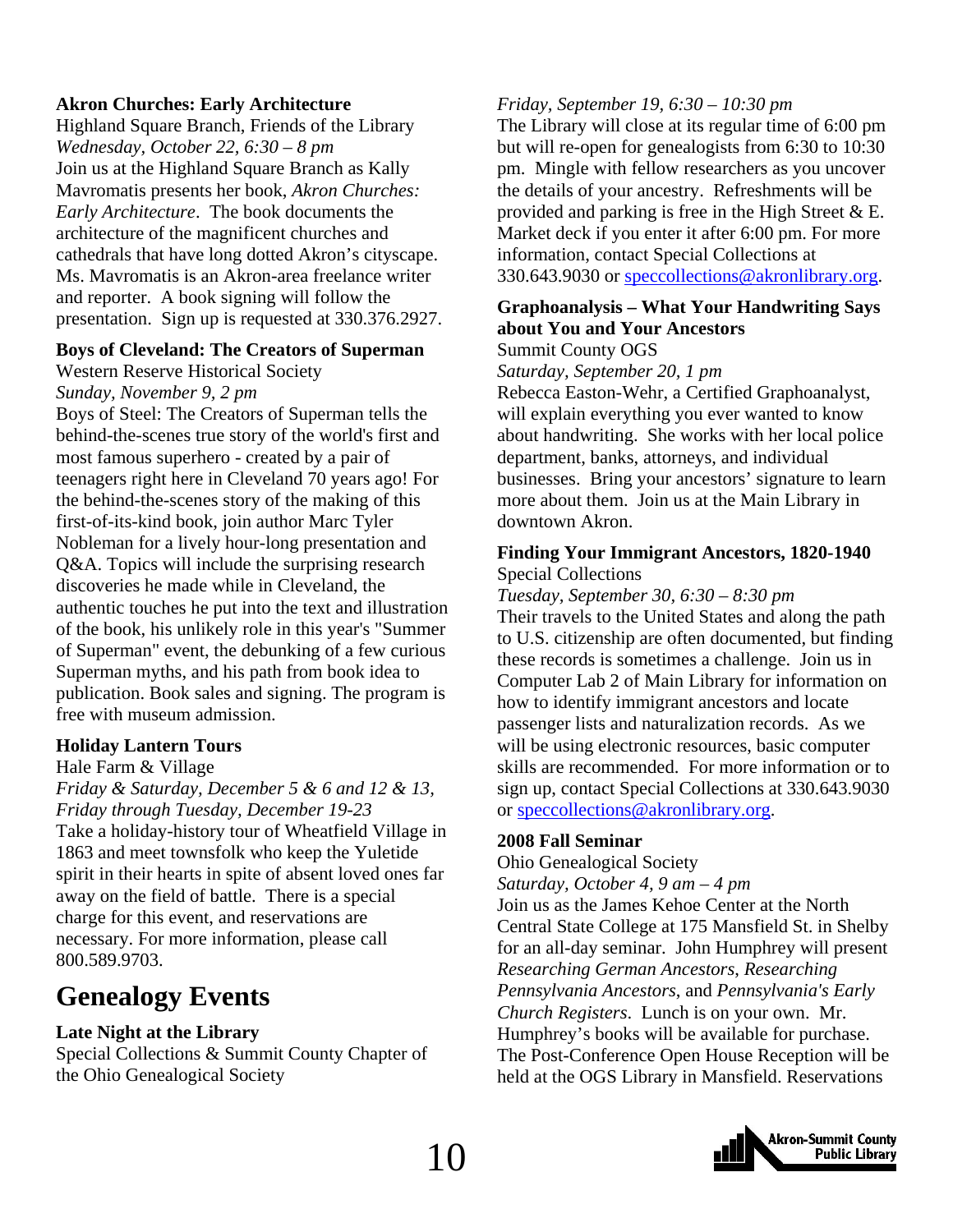\$30 OGS who pay by October 1st; \$35 at the door and for any non-members. For more information, visit <http://www.ogs.org/index.php>.

#### **Genealogy Workshop: Overlooked Resources**

Western Reserve Historical Society

*Saturday, October 4, 12 – 3 pm*  Topics cover less standard but still valuable sources for genealogists, including: histories, church records, city and county directories, maps and gazetteers, dictionaries, institutional records, school records, migration patterns, newspapers, court records, periodicals, Recorder's Office records, and more. For more information, contact Roger Ellsworth, 216.229.7887 or [arby69@sbcglobal.net](mailto:arby69@sbcglobal.net)

#### **Finding Your Immigrant Ancestors, 1820-1940**

Special Collections

*Saturday, October 18, 10 – 12 pm* 

Their travels to the United States and along the path to U.S. citizenship are often documented, but finding these records is sometimes a challenge. Join us in Computer Lab 2 of Main Library for information on how to identify immigrant ancestors and locate passenger lists and naturalization records. As we will be using electronic resources, basic computer skills are recommended. For more information or to sign up, contact Special Collections at 330.643.9030 or [speccollections@akronlibrary.org.](mailto:speccollections@akronlibrary.org)

#### **Citations are Easy**

Summit County OGS

#### *Saturday, October 18, 1 pm*

Confused about when and how to write citations for your genealogical documents? Learn when to use citations and the basics of how to write citations. Then see how to use the formats found in Evidence*! Citation and Analysis for the Family Historian* and *Evidence Explained*, by Elizabeth Shown Mills, to formulate citations for sample documents. Presented by Donna Redhead Gruber, CGSM at the Main Library in downtown Akron.

#### **Elusive Female Ancestors**

Western Reserve Historical Society *Saturday, November 1, 12 – 3 pm*  Learn how to trace your female forbears in this class. Topics include maiden names, finding

parents, naturalization law, military records, property law, marriage and divorce, and more. For more information, contact Roger Ellsworth, 216.229.7887 or [arby69@sbcglobal.net](mailto:arby69@sbcglobal.net)

#### **Introduction to Internet Genealogy**

Special Collections

*Saturday, November 8, 10 am – 12 pm*  Lean about the genealogy databases available through the library as well as how to find and evaluate many popular free genealogy web sites. Basic computer skills are recommended. The class meets in Computer Lab 2, on the first floor of Main Library. For more information or to sign up, contact Special Collections at 330.643.9030 or [speccollections@akronlibrary.org](mailto:speccollections@akronlibrary.org).

#### **Finding Your Immigrant Ancestors, 1820-1940**  Special Collections

*Tuesday, November 18, 6:30 – 8:30 pm*  Their travels to the United States and along the path to U.S. citizenship are often documented, but finding these records is sometimes a challenge. Join us in Computer Lab 2 of Main Library for information on how to identify immigrant ancestors and locate passenger lists and naturalization records. As we will be using electronic resources, basic computer skills are recommended. For more information or to sign up, contact Special Collections at 330.643.9030 or [speccollections@akronlibrary.org](mailto:speccollections@akronlibrary.org).

## **New to the Collection**

#### **Alabama**

Cherokee County, marriage index, 1821-1898 Franklin County, marriage index: 1890-1902 Henry County, marriage index, 1821-1871 Lauderdale County, marriage index, 1819-1877 Marshall County, marriage index, 1836-1847 Perry County, marriage index, 1820-1839 Pike County, biographies Sumter County, marriage index, 1833-1850 Tuscaloosa County, marriage index, 1821-1860 Washington County, marriage index, 1856-1873

#### **Connecticut**

Hartford County, county court minutes, Vol  $3 \& 4$ , 1663-1687, 1697

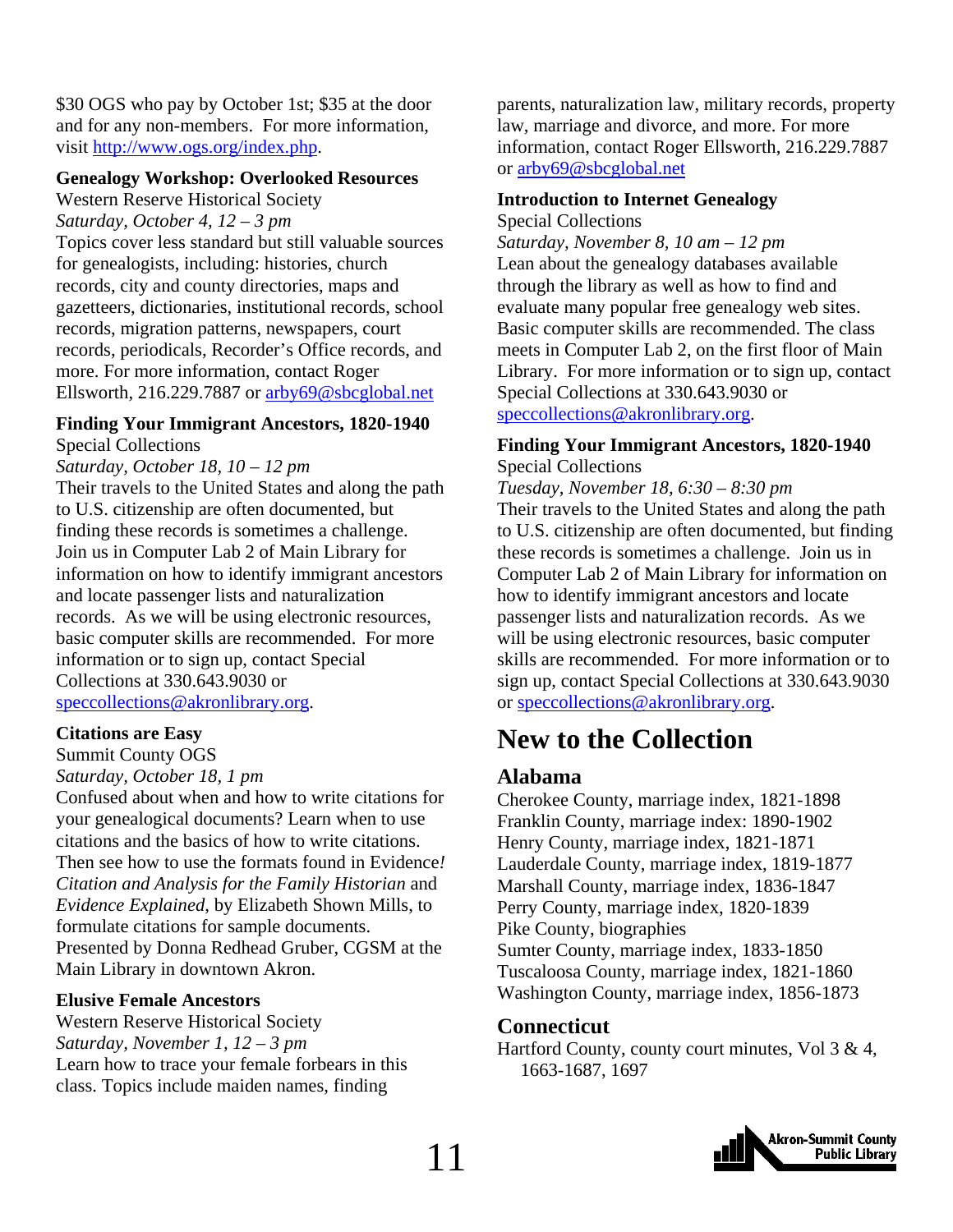#### <span id="page-11-0"></span>**Delaware**

Delaware genealogical research guide

### **Georgia**

All known cemeteries of Clayton County Athens-Clarke County, cemeteries Chatham County, history & biographies Cherokee County, biographies Cherokee County, marriage records, 1841-1910 Clarke County, marriage records, 1803-1909 Fayette County, marriage records, 1823-1850 Floyd County, marriage records, 1837-1870 Forsyth County, marriage records, 1833-1867 Gwinnett County: marriages, 1833-1900 Hall County, history & biographies Henry County, 1821-1894: marriage, colored / freeman records of sales, inventory and wills Henry County, obituaries, 1908-1929 Houston County, marriage records, 1825-1898: Volume I, Book A, B, C, and D Index to register of deaths in Savannah: vol. I-IV, 20 October 1830-June 1853 Marriage index, Clayton County: Books A, B, C, D, Females Marriage records of Houston County, Vol. II: marriage book "E", 1896-1919 Muscogee County, history & biographies

## **Illinois**

An index of headstones in Lincoln Cemetery, Chicago, Illinois

## **Kentucky**

Ancestral graves in Warren County, 2 vols.

Barren County, will book. 5 vols. 1799- 1902

Black & slave vital statistics, Volume 3: Barren County, 1870 census; Cumberland County, births & deaths

Eastern Cemetery records, 3 vols.

History of Jessamine County, 1798-1993

- South Central Kentucky vital statistics: births & deaths for slaves and Black families, Vol. 1: Allen, Barren, Metcalfe & Monroe counties
- Warren County, will book D: 358 wills, March 1826 through June 1862

Warren County, wills & inventories, Book C: July term, 1824 through January 5 term, 1827

#### **Maine**

Vital records of Bridgton, Maine Vital records of Bucksport, Maine

### **Maryland**

The Little Falls meeting of Friends, 1738-1988: prepared for the two hundred fiftieth anniversary celebration, Sept. 2

#### **Massachusetts**

Blackinton Cemetery interment record

The "register" of Dr. William H. Tyler: copied from an original manuscript annotated by Elmer I. Shepard, 1941

## **Michigan**

Cemetery records of St. Alphonsus Catholic Church Cemetery, Dearborn, Michigan

A directory of cemeteries in Wayne County

Divorce proceeding records of Monroe County, 1873-1914

Family histories of Ionia County, Michigan

Marriage records of Monroe County, Vol. I: 1818- 1864; Vol. II: 1865-1878:Vol. III: 1878-1887 Vol. IV: 1887-1896; Vol. V: 1896-1903; Vol. VI: 1903-1905

Northview Cemetery tombstone inscriptions, Dearborn

Wills recorded in deed books in Monroe County: with indexes (5 vols.) 1847-1920

## **Mississippi**

Cemeteries of DeSoto County: African-American Cemetery records, volume 1 Lauderdale County, marriage record book I: 12/14/1847 to 12/20/1867

## **New Hampshire**

Barrington, New Hampshire vital records 'Til divorce do us part: marriages and divorces from Cheshire County, from 1776-1899

## **New York**

Abstracts from Madison County newspapers in the Cazenovia Public Library

Death notices from Steuben County, newspapers, 1797-1884

Deaths in the New York Reformer, 1850-1861 Early American times

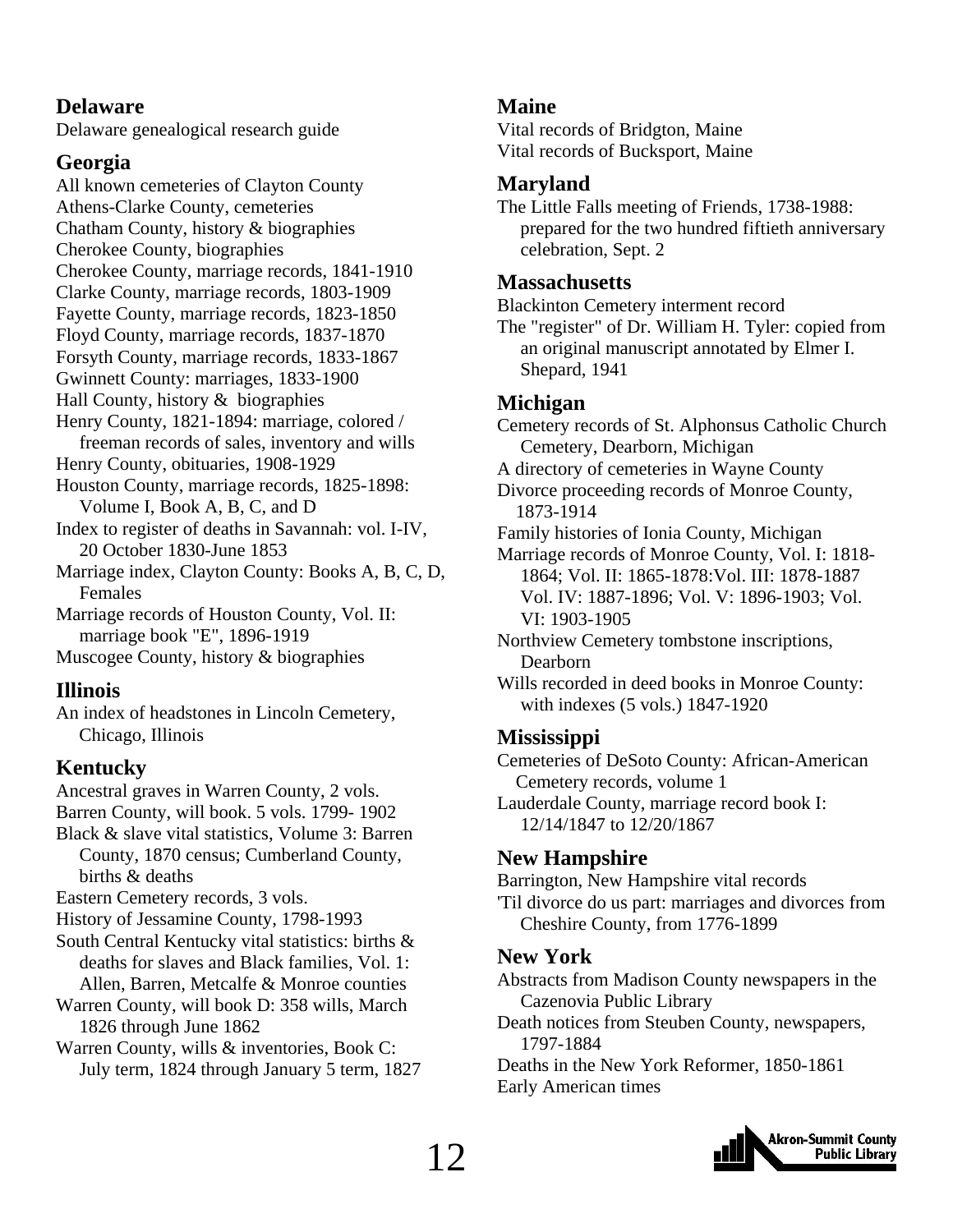Early families of Otsego County, New York, Vol. 1

Early Welsh settlers of Oneida County

Marriage notices from Steuben County, newspapers, 1797-1884

Vital records of First Congregational Church, Locke Cayuga County

New York's Finger Lakes pioneer families, especially Tompkins County: a genealogical notebook

Rev. John Robert Young's records from the counties of Clinton, Cortland, Monroe, Onondaga, Ontario & Steuben, 1846-186

Schuyler County, New York: history & families Tax records of Stephentown, for 1789, 1790, 1791

#### **North Carolina**

North Carolina slaves and free persons of color: Iredell County

#### **Ohio**

Abstracts inventory and sales record B: June 1923- January 1928, Harrison County

Athens Township cemeteries, Harrison County

Chapel Heights Memorial Garden, 1934-2000, Bk 2, Marion County

Coshocton County, plat maps index of property owners

Early membership papers, Friends Church, Short Creek (Georgetown), Harrison County, Ohio

Excerpts from The Harrison Telegraph of Cadiz: 1821-1828 and 1832

First families Marion County: pioneer ancestors proven before 1840 or 1850

Funeral directors' records of Mr. Tom E. Drake and Mrs. Fred Gehm, Prospect, Ohio, 1907-1972. Vol. 4: 1931-1940, Marion County

Grand Prairie Cemetery, books 1 and 2:1881-2005, Marion County

Harrison County schools

Index to newspaper obituaries, Coshocton County, 1826-1908

John Morton, Esq., Justice of the Peace of Smithfield Twp., 1810-1846, Harrison County

Knox County, Ohio, marriages, book 7: probate court records. Probate court records 1903-1906

Marion Area Genealogy Society surname index: Books 1-4 inclusive

Marion , Ohio will record, I, II, and III: microfilm roll 496 & 496-498, Marion Public Library Montgomery Township cemeteries, Marion County Probate court birth records, Mercer County, Book II: 1882-1888; Book III: 1888-1901 Short Creek Township cemeteries, Harrison County Tombstone inscriptions and more: St. Mary's Cemetery, Marion County

#### **Pennsylvania**

Abstracts of Adams County, Pennsylvania, wills. 2 vols. 1745-1800; 1826-1850)

Abstracts of the Washington Reporter, Washington County, 1820-1822, Vol. 4; 1823-1825, Vol. 5

Abstracts of deeds and other property records, Northampton County. Documents dating from 1745-1805. Volume 5

Beaver County cemeteries, Vol. 4

Birth, marriages and deaths of Bedford and Somerset counties, 1852-1854

Bucks County, miscellaneous deed dockets, 1785-1857

Buffalo Valley history: history of the Groffdale Conference Mennonites in Union County, 1960-2004

Carbon County, 19th century tombstone abstracts

Cemetery records of Cambria and Somerset counties, Volume IX

Deep Run Mennonite Church East: a 250-year pilgrimage, 1746-1996, Bucks County

- Elders of each church [Mennonite]
- A history of old Tioga Point and early Athens,

Landisville Mennonite Cemetery: gravestone transcriptions and parentages

Marriages performed in the City of Reading, Berks County, July 1, 1876-October 1, 1885

Mennonites of the Washington County, Maryland and Franklin County, Pennsylvania conference

Monroe County, death records: 1893-1904, 1852-55

Paxtang Cemetery, Borough of Paxtang, Dauphin County

Records from the past: funeral home records, Fairchance, Fayette County, 3 vols

Selected Dauphin County, death records, 1893-1906

Shenango Valley Cemetery, Book I: 1882-1913, Mercer County

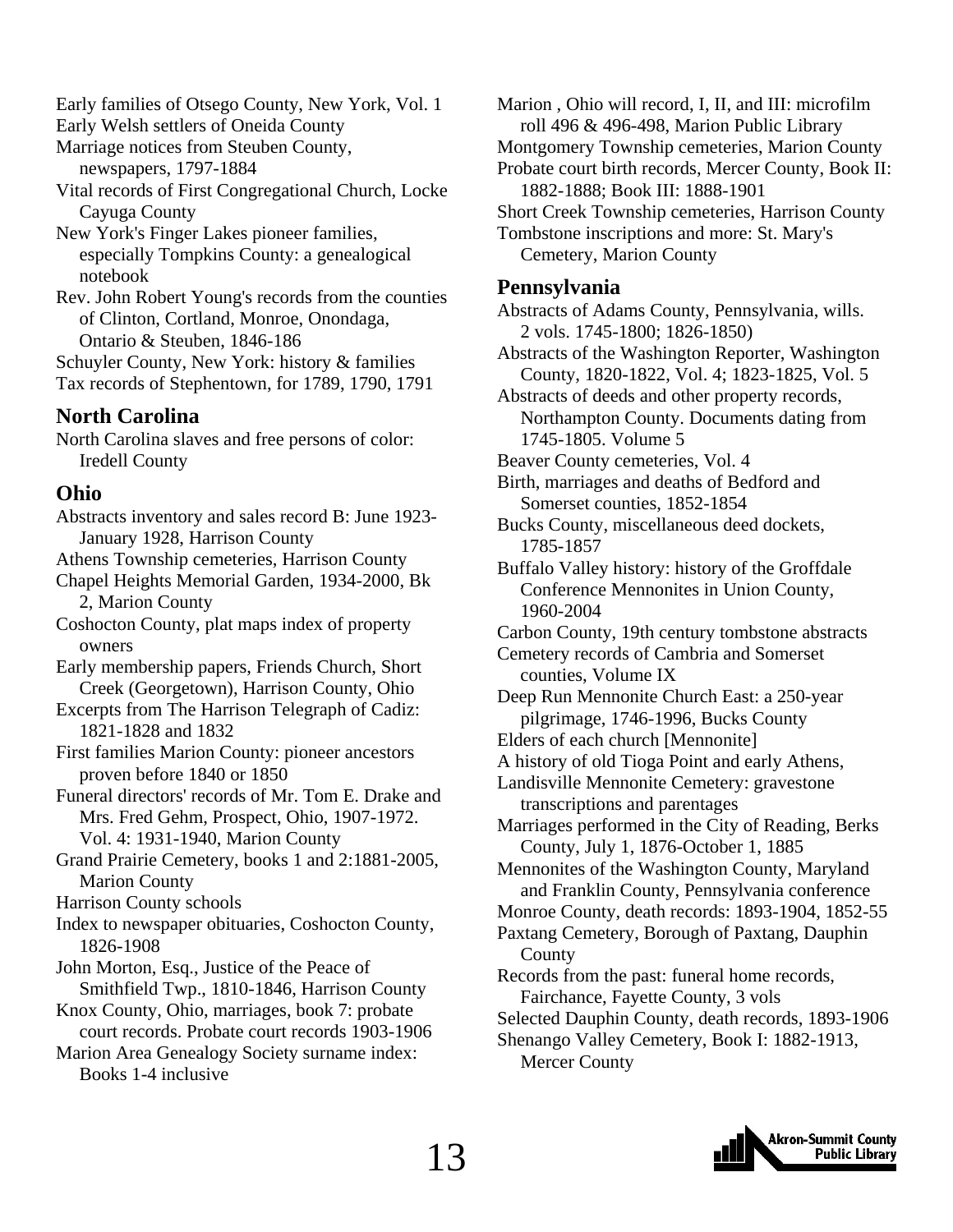Vance-Brownfield Funeral Home records, Main Street, Smithfield, 1892-1981, Huntingdon Co.

#### **South Carolina**

Abstracts of extant Greenville newspapers concerning black people free & slave, 1826-65: Vol. II

Anderson County, cemeteries, 8 vols.

Cemetery records of Richland County, 5 vols.

Greenville County, Mackey Mortuary death records, 1889-1921

Greenville, cemetery survey. 7 vols.

Horry County cemetery records. Vol. 1-4, 6-8, 10

Horry County marriages abstracted from newspapers (1861-1912)

Interment records of Elmwood Cemetery, Columbia, 3 vols.

South Carolina's royal grants, 2 vols. Books 1-17, 1732-1768

#### **Tennessee**

Bradley County, marriage index, 1864-1887 Cheatham County history of Tennessee

Cheatham County, marriage records, 1856-1897

Cheatham County, wills & inventories, Volume A, 1856-1871

Dickson County: history of Tennessee

Dickson County, will book A, 1804-1856

Fayette County, marriage index, 1838-1857

Gibson County, marriage index, 1824-1860

Madison County, marriage license book, vol. II, 1838-1847

Roane County, marriage index, 1801-1855 Sequatchie County, marriage index, 1858-1922 Union County history of Tennessee Union County, cemeteries; W.P.A. records Weakley County, marriage index, 1843-1863

#### **Vermont**

A bibliography for Vermont genealogy

#### **Virginia**

1856 land tax, Northampton County, Virginia 1856 personal property tax for Northampton County Abstracts of Pittsylvania County, deeds: 1783-1790 The history of Virginia State Federation of Colored Women's Clubs, Inc.

The land tax lists of Pittsylvania County, 1782-1902

Landmarks: Black historic sites on the eastern shore of Virginia

Register of free Negroes and certificates of freedom, Northampton County, 1793-1864

The vestry book of King William Parish, 1707-1750 (Powhatan County)

#### **West Virginia**

Index to obits in the Parkersburg News, 1990-1999 Wirt County, deaths: 1905-1930 Wirt County, deaths, 1931-1970

#### **Military**

22nd Regiment Mississippi Infantry, C.S.A. The Black Watch at Ticonderoga and Major Duncan Campbell of Inverawe Civil War soldiers & sailors of the eastern shore of Virginia: Union & Confederate Confederate sailors, Marines and signalmen from Virginia and Maryland The Cornwell chronicles: tales of an American life on the Erie Canal, building Chicago, in the Volunteer Civil War Western Army, on the farm, in a country store Davis' Mississippi Brigade, Army of Northern Virginia: a muster listing Dead soldiers at Gettysburg: burials and re-burials, 1863-1873 Directory of Civilian Public Service Featherstone's/Posey's/Harris' Mississippi Brigade, Army of Northern Virginia: a muster listing Forgotten patriots: African-American and American Indian patriots in the Revolutionary War: a guide to service, sources and studies From pastime to passion: baseball and the Civil War Genealogical data from United States Military Academy application papers, 1805-66, Vol. 1 Gettysburg staff ride: briefing book Stalemate: US Marines from Bunker Hill to the Hook Voices from the past: 104th Infantry Regiment, USCT, Colored Civil War soldiers from South Carolina

#### **Native Americans**

The Accomac and Accohannock Indians from early relations

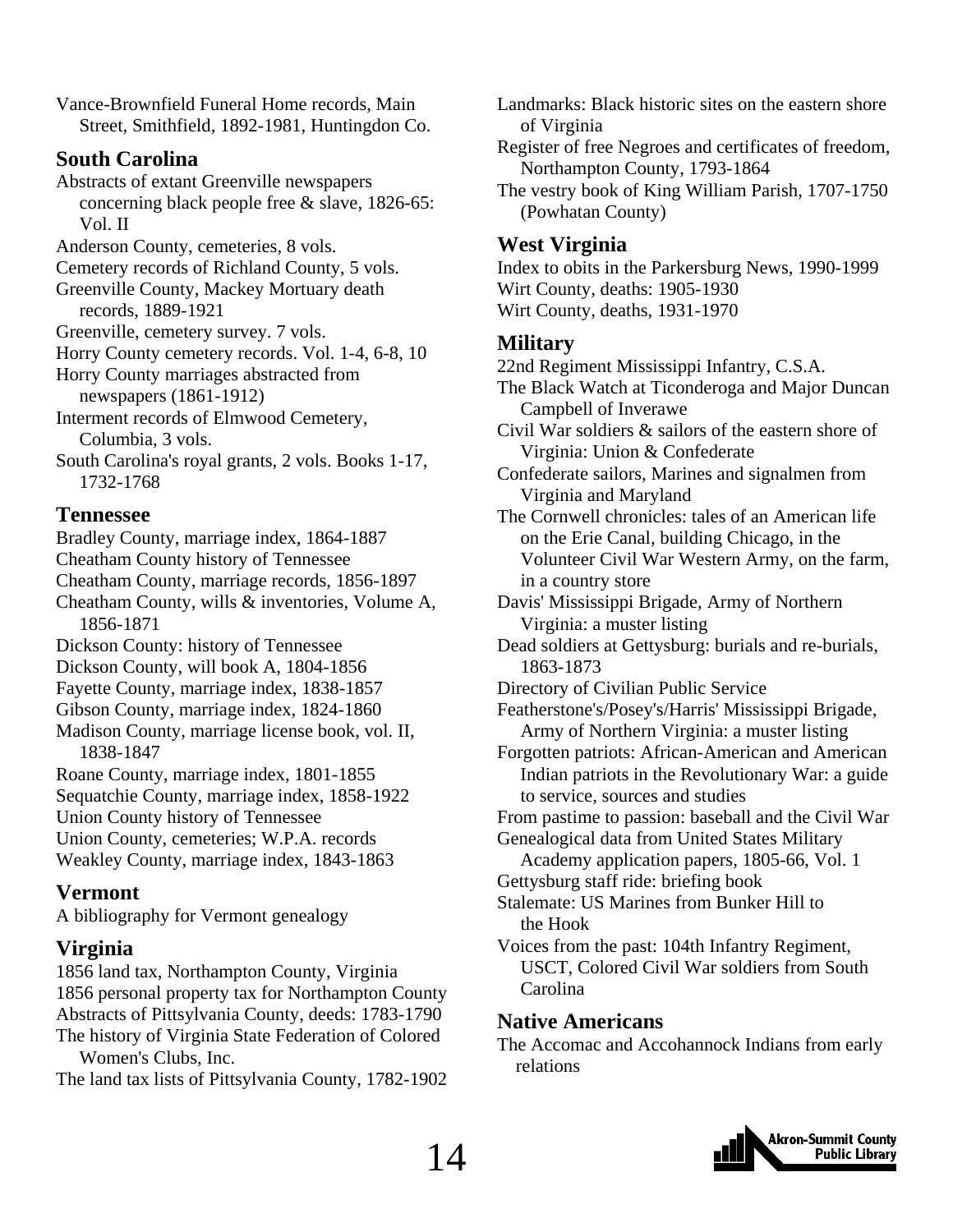- History, manners and customs of the Indian nations who once inhabited Pennsylvania and the neighboring states
- Only the names remain. 6 vols. [Indian Territory, Oklahoma]

#### **Reference**

Courthouse indexes illustrated Hookers, crooks and kooks. Part I: Hookers. Part II: Crooks and kooks In search of your Confederate ancestors Kinship: it's all relative On doing local history Oral history manual

#### **Canada**

Finding your Canadian ancestors: a beginner's guide

#### **Germany**

Friedrichstal church records, 1698-1812 Map guide to German parish registers: Kingdom of Bavaria I, Unterfranken Kingdom of Bavaria II, Oberfranken Kingdom of Bavaria III, Mittlefranken Kingdom of Bavaria IV, Oberpfalz Kingdom of Bavaria V, Schwaben Kingdom of Bavaria VI, Niederbayern I Kingdom of Bavaria VII,Niederbayern II Welschneureut church records, Welschneureut, Germany, 1700-1809

#### **Mexico**

Naturalizations of Mexican-Americans: extracts. 4 vols.

#### **Scotland**

The gazetteer of Scotland

#### **Wales**

Welsh family history: a guide to research

#### **Genealogies**

Maine families in 1790, vol. 9 Pioneers and residents of West Central Alabama prior to the Civil War

Published by the Special Collections Division of the Akron-Summit County Public Library, Akron, Ohio. Editor: Joanne O'Dell

**Bits & Bygones** 



*This advertisement appeared in the Cuyahoga Falls Reporter in the August 8, 1908 issue, column 6 of page 3.*